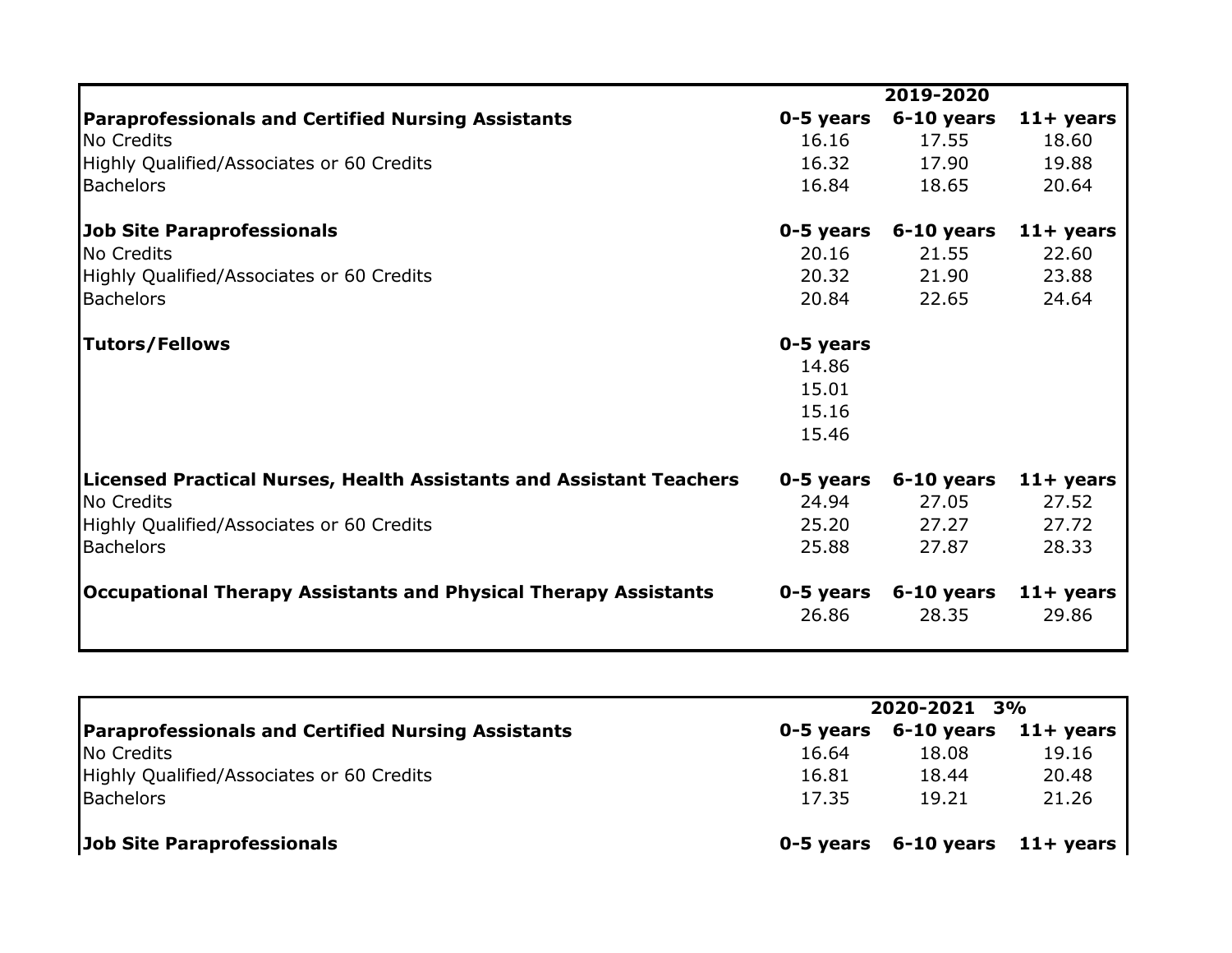| No Credits                                                                 | 20.76                                         | 22.20        | 23.28        |
|----------------------------------------------------------------------------|-----------------------------------------------|--------------|--------------|
| Highly Qualified/Associates or 60 Credits                                  | 20.93                                         | 22.56        | 24.60        |
| <b>Bachelors</b>                                                           | 21.47                                         | 23.33        | 25.38        |
| <b>Tutors/Fellows</b>                                                      | 0-5 years<br>15.31<br>15.46<br>15.61<br>15.92 |              |              |
| <b>Licensed Practical Nurses, Health Assistants and Assistant Teachers</b> | 0-5 years                                     | $6-10$ years | $11 +$ years |
| No Credits                                                                 | 25.69                                         | 27.86        | 28.35        |
| Highly Qualified/Associates or 60 Credits                                  | 25.96                                         | 28.09        | 28.55        |
| <b>Bachelors</b>                                                           | 26.66                                         | 28.71        | 29.18        |
| Occupational Therapy Assistants and Physical Therapy Assistants            | 0-5 years                                     | $6-10$ years | $11 +$ years |
|                                                                            | 27.67                                         | 29.20        | 30.76        |

| <b>Certified Nursing Assistants, Para-Educators &amp; Tutors</b> | 2021-2022 | 0.02  | 0.02  |
|------------------------------------------------------------------|-----------|-------|-------|
| Step One                                                         | 18.25     | 18.61 | 18.99 |
| <b>Step Two</b>                                                  | 18.58     | 18.95 | 19.33 |
| <b>Step Three</b>                                                | 18.90     | 19.28 | 19.67 |
| Step Four                                                        | 19.23     | 19.61 | 20.00 |
| <b>Step Five</b>                                                 | 19.55     | 19.94 | 20.34 |
| <b>Step Six</b>                                                  | 19.88     | 20.28 | 20.68 |
| <b>Step Seven</b>                                                | 20.29     | 20.70 | 21.11 |
| <b>Step Eight</b>                                                | 20.70     | 21.11 | 21.54 |
| <b>Step Nine</b>                                                 | 21.11     | 21.53 | 21.96 |
| Step Ten                                                         | 21.52     | 21.95 | 22.39 |
| Step Eleven                                                      | 21.93     | 22.37 | 22.82 |
| Step Fifteen                                                     | 25.29     | 25.79 | 26.31 |
| <b>Step Twenty</b>                                               | 28.64     | 29.22 | 29.80 |
| <b>Step Twenty Five</b>                                          | 32.00     | 32.64 | 33.29 |